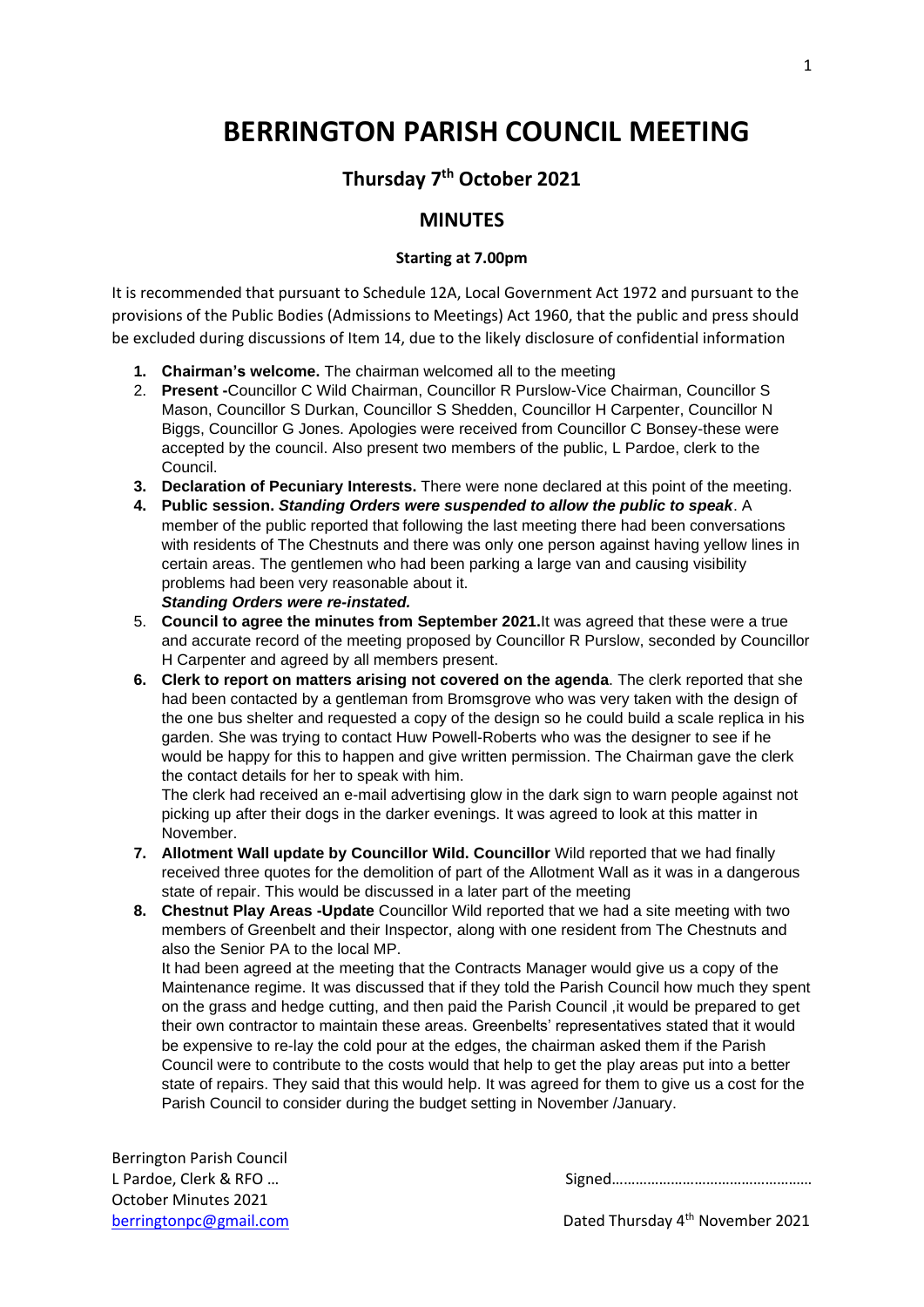$\mathcal{L}$ 

**The Chairman left the meeting at this point to attend another meeting. The Vic-Chairman took over chairing the meeting.**

#### **9. Planning matters**

- Reference: 21/03374/FUL (validated: 07/07/2021) Address: 15 Lower Cross, Cross Houses, Shrewsbury, Shropshire, SY5 6JU Permission Granted
- Reference: 21/02866/FUL (validated: 06/07/2021) Address: 1 Russell Place, Cross Houses, Shrewsbury, Shropshire, SY5 6EY Permission Granted
- Reference: 21/03915/FUL (validated: 10/08/2021) Address: Birchill, Berrington, Shrewsbury, Shropshire, SY5 6HB Proposal: Erection of first floor extension to provide additional bathroom Permission Granted

#### **New Planning applications.**

• Reference: 21/04390/FUL (validated: 09/09/2021) Address: Proposed Barn Conversion North Of 66, Cantlop, Shrewsbury, Shropshire Proposal: Change of use of former shippen to dwelling After discussion it was agreed to offer no comment to this application. Proposed by Councillor R Purslow, seconded by \Councillor S Mason and agreed by all members present.

#### **10. Highways matters-**

- **members to raise any concerns**
- Councillor Mason reported that the surface between Lower Cross and Noel Hill Road is in a very poor state of repair. Clerk to report this.
- Councillor Biggs reported that he had been approached by residents who were concerned at the speed of vehicles crossing the roundabout and he asked if we could have some sped signs saying thank you to those who obeyed the speed limits. Councillor Purslow replied that the roundabout has not yet been signed off and that there are plans to improve the speeding through the whole village and that the Parish Council was pushing for upgraded VAS that showed the speed that vehicles were travelling at. Engineers were drawing up plans for improvements from the start of the village at Russell Square right through the village. The engineers would then come and make a presentation to the Parish Council. The Parish Council was also looking to have gated entrances and were also hoping to get the 30moph extended to include all dwellings. The Parish Council is working towards all of these strategies.
- Councillor Shedden reported that the one seat is falling to pieces and now needs looking at. It used to be a cause for comment, but it is now an eyesore. The clerk to put this on the agenda for the next meeting. Clerk to contact H Powell Roberts to see if he might advise the best way to rectify the matter.
- **Surface dressing on A458 in October.** The A458 would be closed for a week to repair the surface from The Bell to Cressage. The closure would be from 9.30am to 4.00pm.

#### **11. Financial matters**

a) Council to agree payment of invoices as presented by the clerk. It was agreed to pay the invoices as presented by the clerk propose by Councillor R Purslow, seconded by Councillor S Mason and agreed by all members present.

Berrington Parish Council L Pardoe, Clerk & RFO ... Signed 200 and 200 and 200 and 200 and 200 and 200 and 200 and 200 and 200 and 200 and 200 and 200 and 200 and 200 and 200 and 200 and 200 and 200 and 200 and 200 and 200 and 200 and 200 and 200 a October Minutes 2021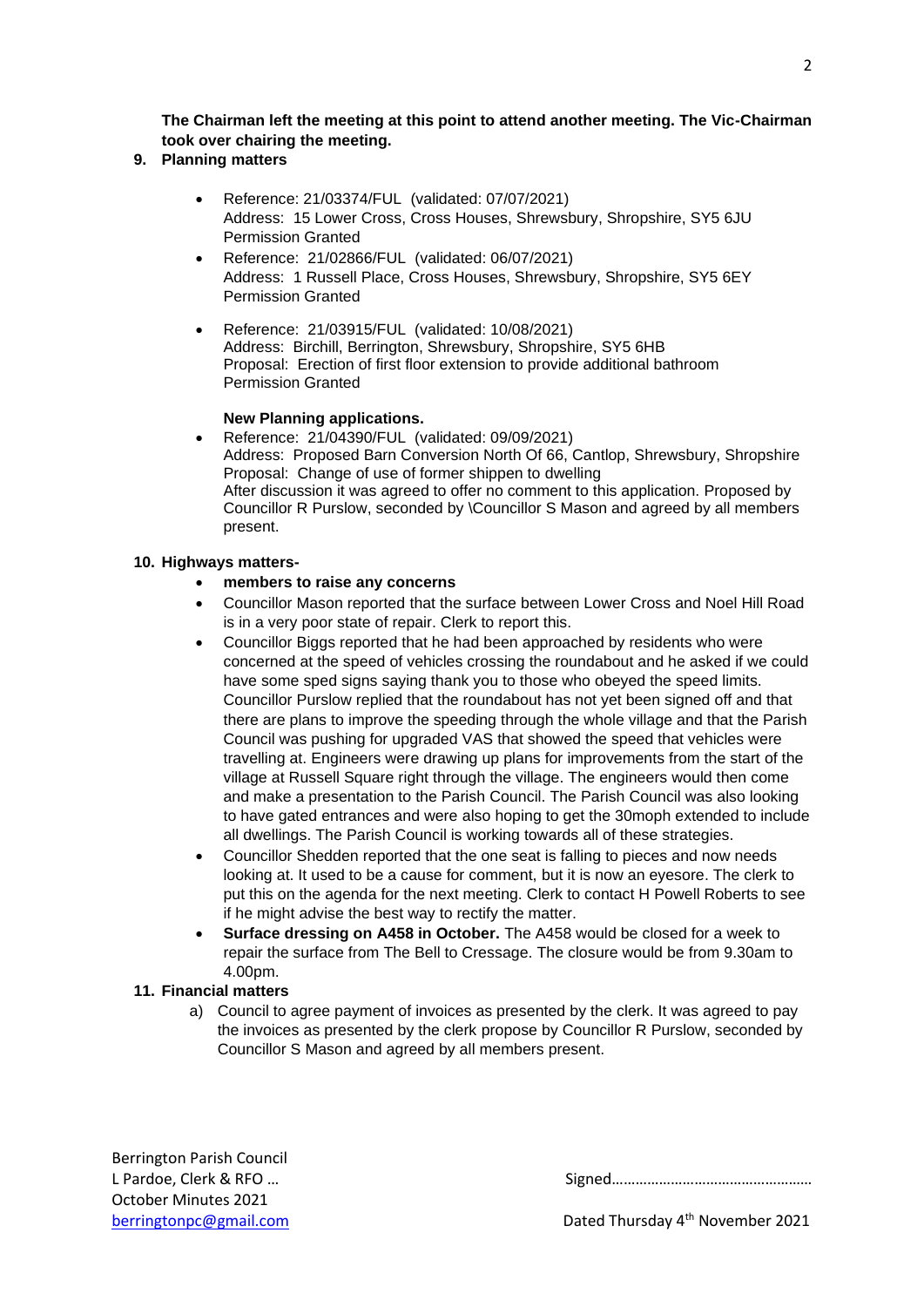| <b>October Payments</b>   |                       |         |  |  |
|---------------------------|-----------------------|---------|--|--|
| staff                     | Office 365            | 135.36  |  |  |
| <b>SJF Printing</b>       | newsletter            | 317.00  |  |  |
| Came & Co                 | Insurance             | 1273.02 |  |  |
| Staff                     | expenses              | 118.42  |  |  |
| <b>National Trust</b>     | Rent                  | 112.10  |  |  |
| total                     |                       | 1955.90 |  |  |
| Payments between meetings |                       |         |  |  |
| Shropshire Council        | <b>Business Rates</b> | 251.49  |  |  |
| <b>HMRC</b>               | <b>PAYE</b>           | 2.80    |  |  |
| <b>Water Plus</b>         | Water usage           | 43.59   |  |  |

- b) Council to accept the Bank Reconciliation as presented by the clerk. It was agreed to accept the Bank reconciliation as presented by the clerk Proposed by Councillor R Purslow seconded by Councillor S Shedden and agreed by all member present
- c) Council to agree the Insurance Renewal. The clerk reported that adding the contents for the Community Centre and changing the policy slightly had increased the cost by £32.34. It was agreed to go with this increase as it was a significant saving for the parish to do it this way.

The clerk reported that following a discussion with the representative of the Insurance company that regular hirers would need their own liability insurance and that we would need to know that they do have this and have sight of it if possible.

For weddings and large events would need their own liability insurance and the Parish Council might like to consider buying Insurance Cover for this and adding the cost to the hire charges.

This would be discussed at the next Management Committee meeting which would take place after the next Parish Council meeting in November.

#### **12. Parish Matters.**

- Councillor Bonsey had e-mailed the clerk to query the number of houses being built on the new development. She thought that plots 74-75 were not on the plans agreed by the Parish Council due to concerns about the active badger sett found on the site Councillor Purslow stated that the plots 74-75 were being built in the compound. He asked the clerk to check the plans.
- Councillor Bonsey also had concerns over the amount of parking now on Brazier Way. Councillor Purslow reported that this was because the contractor's car park had now been built on so they were parking there at the present time and that this would stop once the development was completed.
- Councillor Purslow reported that Shropshire Homes hedge needs cutting back. Clerk to contact them and request that this be done.
- Councillor Purslow also reported that the hedge by the gas tanks need cutting. Clerk to ask the groundsman to do this.
- Councillor S Mason reported that the hedge by the boiler room probably needed removing due to the invasive roots possibly going under the Community Centre. This to be on the agenda for November.
- 

•

13. Date & time of next Council meeting. It was agreed that this would be on Thursday 4<sup>th</sup> November 2021 at The Community Centre starting at 7.00pm

Berrington Parish Council L Pardoe, Clerk & RFO ... October Minutes 2021

[berringtonpc@gmail.com](mailto:berringtonpc@gmail.com) berringtonpc@gmail.com